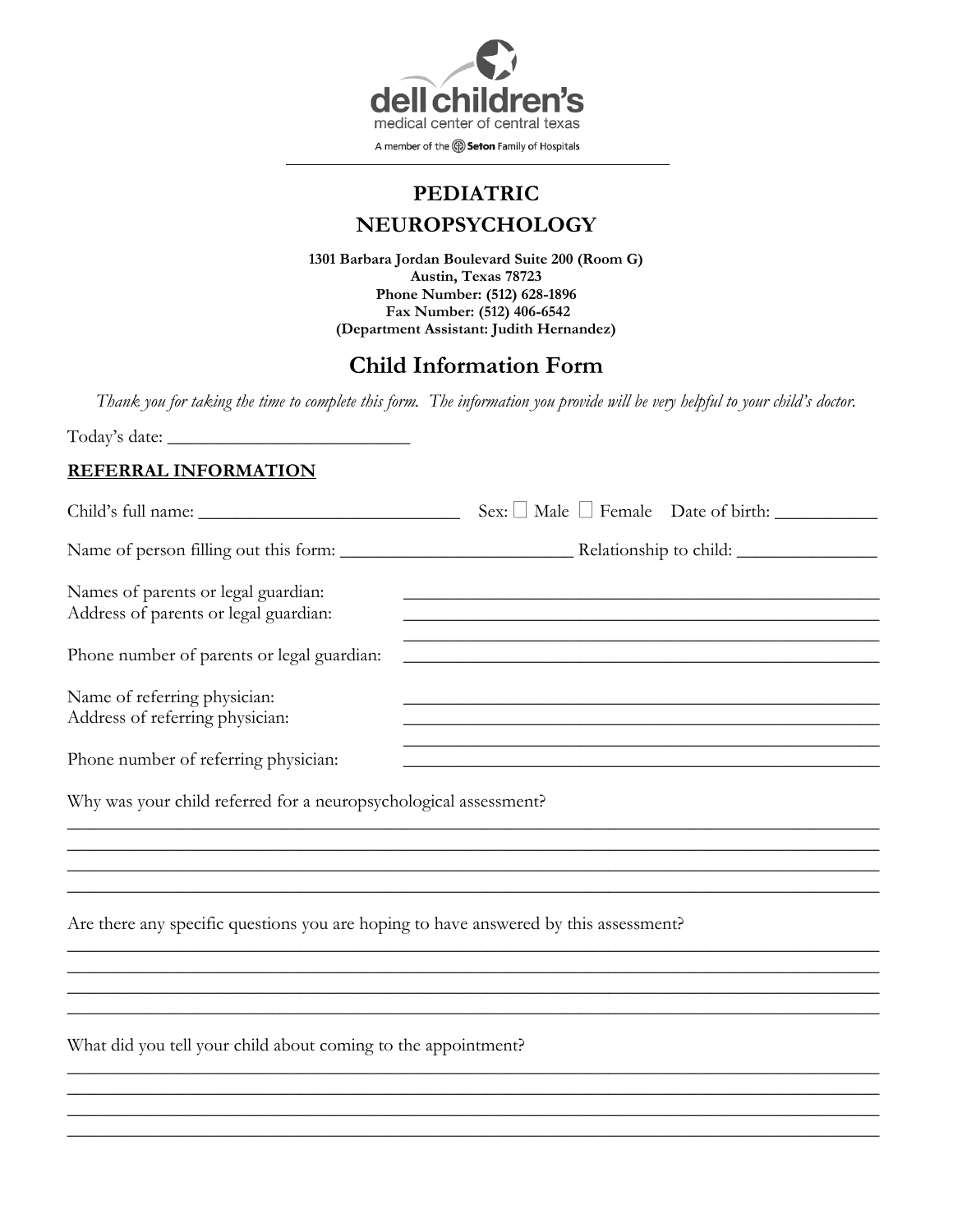## **FAMILY INFORMATION**

| Child is: | $\Box$ Biological/Natural                                                                                                                                                                                                                      | $\Box$        | Adopted   | $\Box$ Foster-child             | $\Box$ Step-child                                                                                                                                                                                    |
|-----------|------------------------------------------------------------------------------------------------------------------------------------------------------------------------------------------------------------------------------------------------|---------------|-----------|---------------------------------|------------------------------------------------------------------------------------------------------------------------------------------------------------------------------------------------------|
|           |                                                                                                                                                                                                                                                |               |           |                                 | Highest grade completed by biological mother: _________ Highest grade completed by biological father: _______                                                                                        |
|           | If separated or divorced, age of child at the time: ____________________________                                                                                                                                                               |               |           |                                 | Parent's marital status: □ Married □ Divorced □ Separated □ Never married □ Remarried □ Deceased                                                                                                     |
|           | Living arrangement: $\Box$ with both parents $\Box$ with one parent $\Box$ alternates between parents<br>Lives with a different family (not parents): ___________________________________                                                      |               |           |                                 |                                                                                                                                                                                                      |
|           | Are there any significant family or marital conflicts?                                                                                                                                                                                         |               | $\Box$ No |                                 | $\Box$ Yes (explain):                                                                                                                                                                                |
| Name      | Please list all adults and children living in the home with your child:                                                                                                                                                                        |               |           | Age                             | Relationship to Child                                                                                                                                                                                |
|           |                                                                                                                                                                                                                                                |               |           |                                 | the contract of the contract of the contract of the contract of the contract of<br><u> 1989 - Johann Barbara, martin da basar a</u>                                                                  |
|           |                                                                                                                                                                                                                                                |               |           |                                 | the control of the control of the control of the control of the control of<br>the control of the control of the control of the control of                                                            |
|           | <u> 1989 - Johann John Stone, market fan de Amerikaanske kommunister oant it fan de Amerikaanske kommunister fan </u><br><u> 1989 - Johann John Stoff, deutscher Stoffen und der Stoffen und der Stoffen und der Stoffen und der Stoffen u</u> |               |           |                                 | <u> 1989 - Johann John Stein, markin fan it ferstjer fan it ferstjer fan it ferstjer fan it ferstjer fan it ferstj</u><br>the control of the control of the control of the control of the control of |
|           | PREGNANCY AND BIRTH<br>Were there any problems or complications during the pregnancy?                                                                                                                                                          |               |           | $\_\_$ No                       | $\frac{1}{2}$ Yes (explain):                                                                                                                                                                         |
|           | Length of pregnancy (weeks) ________                                                                                                                                                                                                           |               |           | Number of weeks early _________ | or late                                                                                                                                                                                              |
|           | Type of delivery: $\Box$ Vaginal $\Box$                                                                                                                                                                                                        | $\Box$ Breech |           | □ Cesarean □ Forceps Aided      |                                                                                                                                                                                                      |
|           | Were there any complications during the delivery? _____ No _______ Yes (explain):                                                                                                                                                              |               |           |                                 |                                                                                                                                                                                                      |
|           | ,我们也不能在这里的时候,我们也不能在这里的时候,我们也不能会在这里的时候,我们也不能会在这里的时候,我们也不能会在这里的时候,我们也不能会在这里的时候,我们也不<br>Birth weight: <u>Use Ibs.</u> Oz.                                                                                                                         |               |           |                                 |                                                                                                                                                                                                      |
|           | Other:                                                                                                                                                                                                                                         |               |           |                                 | Was oxygen needed to help with breathing? Yes/No<br>Newborn difficulties: $\Box$ None $\Box$ Cyanosis (turned blue) $\Box$ Stay in NICU or special care nursery                                      |
|           |                                                                                                                                                                                                                                                |               |           |                                 |                                                                                                                                                                                                      |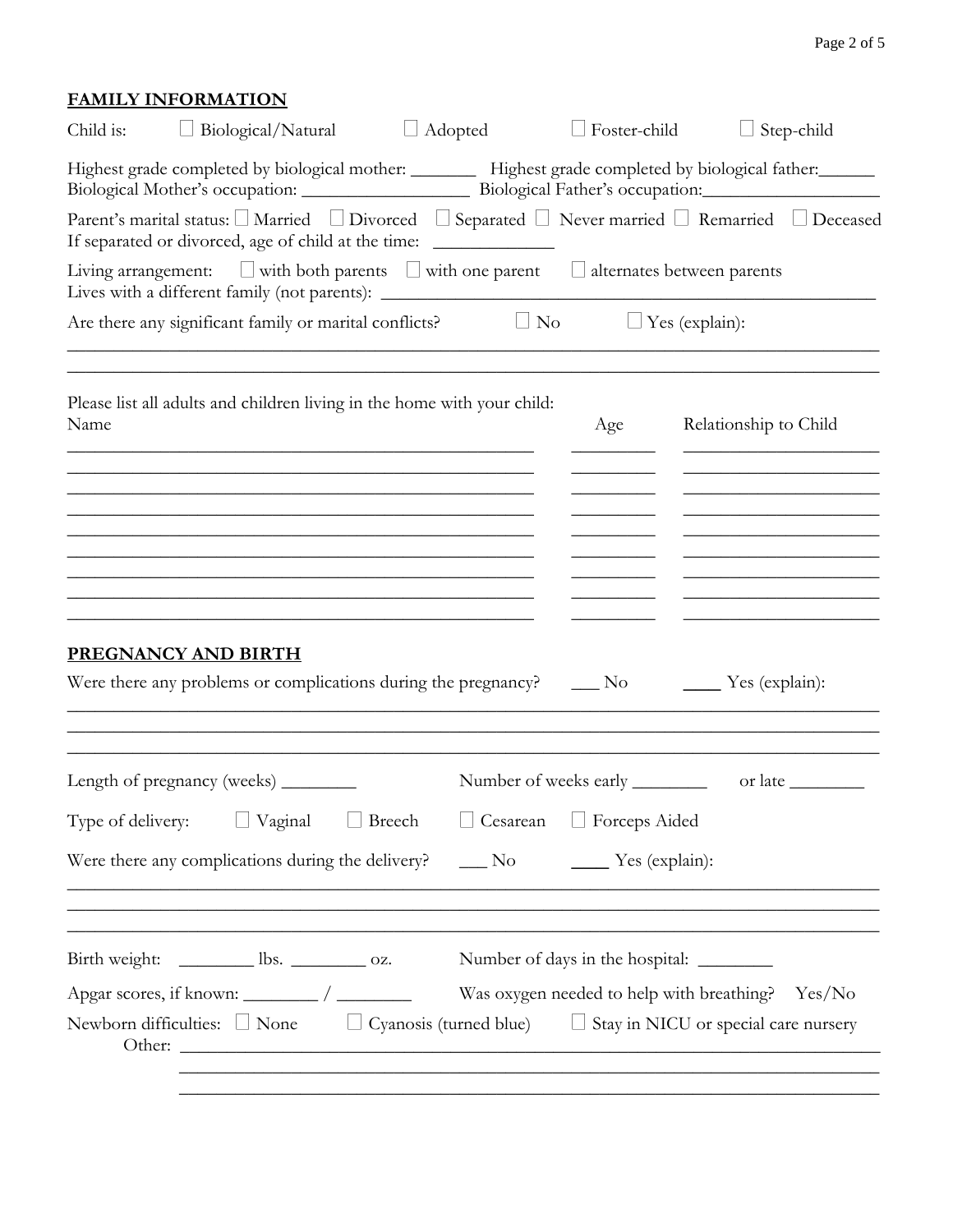## **DEVELOPMENTAL**

Indicate the age at which your child achieved the following:

| Sat without support<br>Crawled<br>Walked<br><b>Toilet Trained</b>                                                                                                                                                                                                                                        | Spoke first words<br>Put 2-3 words together<br>Spoke in sentences |                       |                                         |
|----------------------------------------------------------------------------------------------------------------------------------------------------------------------------------------------------------------------------------------------------------------------------------------------------------|-------------------------------------------------------------------|-----------------------|-----------------------------------------|
| <b>Motor Abilities</b><br>Does your child have problems with motors skills (running, skipping, climbing, biking, playing ball, fastening<br>clothes, using eating utensils)?                                                                                                                             | $\frac{1}{100}$ No $\frac{1}{100}$ Yes                            |                       |                                         |
| Name                                                                                                                                                                                                                                                                                                     |                                                                   | Relationship to Child |                                         |
| Speech/Language<br>Does your child have any speech/language problems (stutters, difficult to understand, trouble finding words<br>Language(s) spoken at home (besides English): ___________________________________<br>What is your child's preferred language English __ Spanish __ Other: ____________ |                                                                   |                       |                                         |
| Toileting<br>Any current problems with bedwetting, urine accidents, soiling?                                                                                                                                                                                                                             | $\_\_$ No                                                         |                       | __ Yes                                  |
| <b>MEDICAL</b>                                                                                                                                                                                                                                                                                           |                                                                   |                       |                                         |
| Has vision been checked within the past year?<br>Describe any vision problems:                                                                                                                                                                                                                           | $\_\_$ No                                                         |                       | $\equiv$ Yes                            |
| Eyeglasses for reading or close work - farsighted?<br>Eyeglasses for distance - nearsighted?<br>Eye surgeries?                                                                                                                                                                                           | $\overline{\phantom{1}}$ No<br>N <sub>o</sub><br>No.              |                       | $\equiv$ Yes<br>$\mathbb{Z}$ Yes<br>Yes |
| Has hearing been checked within the past year?<br>Describe any hearing problems:                                                                                                                                                                                                                         | $\rm No$                                                          |                       | Yes                                     |
| Hearing aids?<br>Ear tubes?                                                                                                                                                                                                                                                                              | $\rm No$<br>No                                                    |                       | Yes<br>Yes                              |

List serious illnesses/injuries/hospitalizations/surgeries not related to your child's current illness.

\_\_\_\_\_\_\_\_\_\_\_\_\_\_ \_\_\_\_\_\_\_\_\_\_\_\_\_\_\_\_\_\_\_\_\_\_\_\_\_\_\_\_\_\_\_\_\_\_\_\_\_\_\_\_\_\_\_\_\_\_\_\_\_\_\_\_\_\_\_\_\_\_\_\_\_\_\_\_\_\_\_\_\_  $\overline{\phantom{a}}$  , and the contribution of the contribution of the contribution of the contribution of the contribution of the contribution of the contribution of the contribution of the contribution of the contribution of the \_\_\_\_\_\_\_\_\_\_\_\_\_\_ \_\_\_\_\_\_\_\_\_\_\_\_\_\_\_\_\_\_\_\_\_\_\_\_\_\_\_\_\_\_\_\_\_\_\_\_\_\_\_\_\_\_\_\_\_\_\_\_\_\_\_\_\_\_\_\_\_\_\_\_\_\_\_\_\_\_\_\_\_ \_\_\_\_\_\_\_\_\_\_\_\_\_\_ \_\_\_\_\_\_\_\_\_\_\_\_\_\_\_\_\_\_\_\_\_\_\_\_\_\_\_\_\_\_\_\_\_\_\_\_\_\_\_\_\_\_\_\_\_\_\_\_\_\_\_\_\_\_\_\_\_\_\_\_\_\_\_\_\_\_\_\_\_

Date Incident (Explain)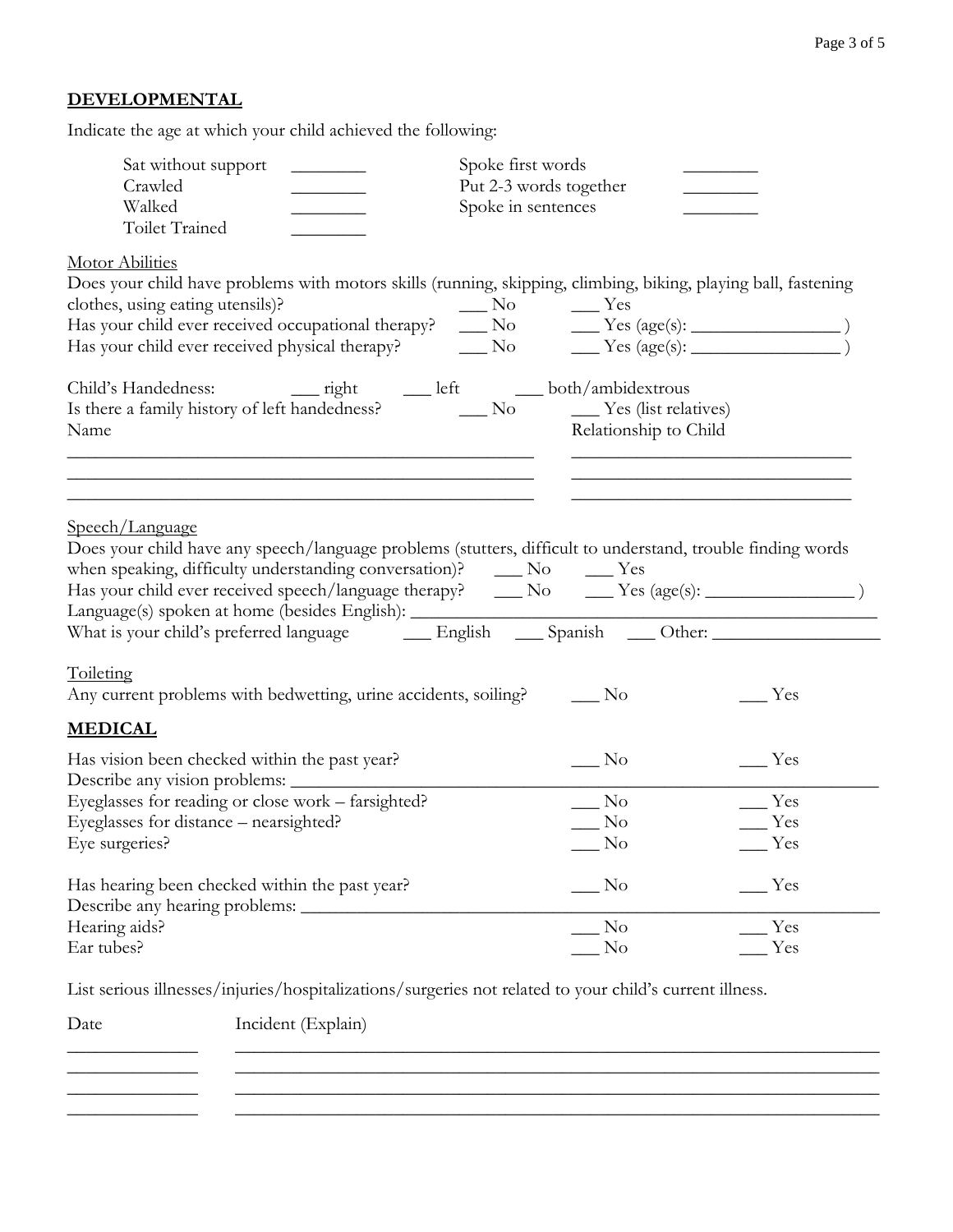| Check any current or prior problem(s)    | Age(s) | Comments |
|------------------------------------------|--------|----------|
| Seizures or Epilepsy                     |        |          |
| <b>Staring Spells</b>                    |        |          |
| Loss of Consciousness                    |        |          |
| Concussion, head or brain injury         |        |          |
| Headaches                                |        |          |
| Brain Tumor                              |        |          |
| <b>Brain Infection</b>                   |        |          |
| Meningitis or Encephalitis               |        |          |
| Hydrocephalus                            |        |          |
| Heart or Blood Disorder                  |        |          |
| Stomach or Digestive Disorder            |        |          |
| Muscle Disorder                          |        |          |
| Skeletal/Bones Abnormality               |        |          |
| Lung or Breathing Disorder               |        |          |
| Genetic/Chromosomal Disorder             |        |          |
| Skin Condition                           |        |          |
| Cancer                                   |        |          |
| Head/Skull/Face Abnormality              |        |          |
| <b>Endocrine Disorder</b>                |        |          |
| Pain                                     |        |          |
| Appetite, Weight Concerns                |        |          |
| Sleep Disorder                           |        |          |
| Tobacco, Recreational Drugs, Alcohol Use |        |          |

Please add any additional information about the above concerns:

Has your child ever had a mental health evaluation or received treatment by a psychologist, psychiatrist,

 $\_$  , and the set of the set of the set of the set of the set of the set of the set of the set of the set of the set of the set of the set of the set of the set of the set of the set of the set of the set of the set of th  $\_$  , and the set of the set of the set of the set of the set of the set of the set of the set of the set of the set of the set of the set of the set of the set of the set of the set of the set of the set of the set of th  $\_$  , and the set of the set of the set of the set of the set of the set of the set of the set of the set of the set of the set of the set of the set of the set of the set of the set of the set of the set of the set of th  $\_$  , and the set of the set of the set of the set of the set of the set of the set of the set of the set of the set of the set of the set of the set of the set of the set of the set of the set of the set of the set of th

| counselor, or social worker? ___ No _____ Yes (explain): |                                    |                                             |  |  |
|----------------------------------------------------------|------------------------------------|---------------------------------------------|--|--|
| Name of professional:                                    | Dates:                             | Reason for the evaluation and/or treatment: |  |  |
|                                                          |                                    |                                             |  |  |
|                                                          |                                    |                                             |  |  |
|                                                          |                                    |                                             |  |  |
|                                                          |                                    |                                             |  |  |
| Current Medication(s):                                   | $Reason(s)$ for the medication(s): |                                             |  |  |
|                                                          |                                    |                                             |  |  |
|                                                          |                                    |                                             |  |  |
|                                                          |                                    |                                             |  |  |
|                                                          |                                    |                                             |  |  |
|                                                          |                                    |                                             |  |  |